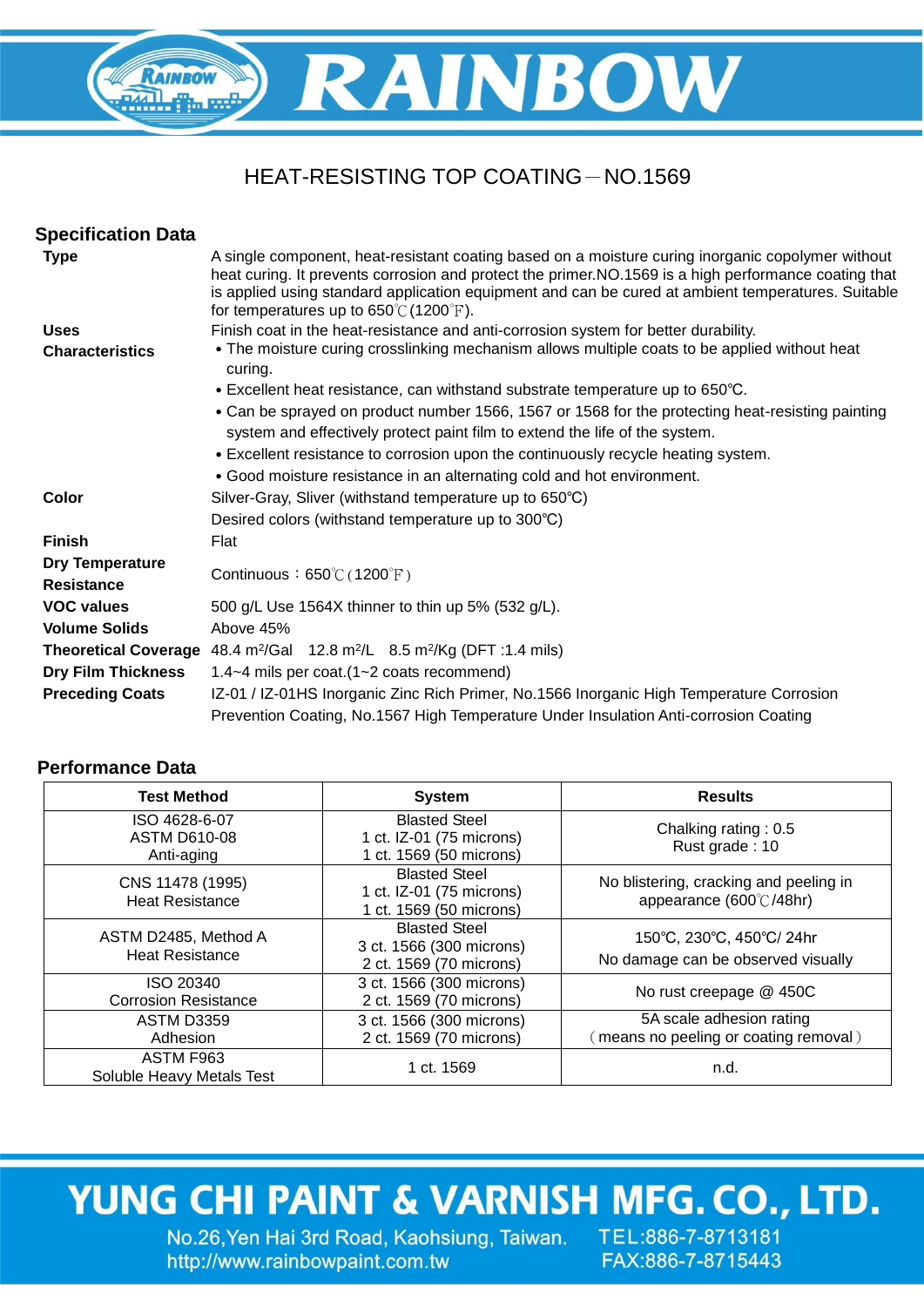

| <b>Test Method</b>                                                     | <b>System</b>           | <b>Results</b>          |
|------------------------------------------------------------------------|-------------------------|-------------------------|
| ASTM G154-06 Cycle1<br>ASTM D4214-07<br>Accelerated weather resistance | 1 ct. 1569 (50 microns) | 1000 hrs OK<br>Exceed 8 |

Test reports and additional data available upon written request.

### **Certification**

- ˙Norsok M-501-04 : Report number KV-13-04545XA-1 ( SGS Taiwan Ltd. )
- ˙Taiwan Formosa Plastics CUI Specification test(PolyLab LLC)
- ˙Taiwan Formosa Plastics Specification FGES-T-UPA12 (CSP-04 SSP-04 CHP-01 SHP-01)

#### **Application Instruction**

- ˙Surface preparation
	- **General** Remove dirt, dust, oil and all other contaminants that could interfere with adhesion of the coating. Surfaces must be clean and dry. Moisture, grease, sludge, dust, corrosive salt must be thoroughly cleaned from substrate.
	- **Primed Surfaces** NO.1569 should always be applied over a recommended anti-corrosive coating scheme. The primer surface should be dry and free from all contamination and NO.1569 must be applied within the overcoating intervals specified (consult the relevant product data sheet).

#### **Areas of Breakdown and**  Blasting or SSPC-SP11, Power Tool Cleaning) and patch primed prior to the application of NO.1569. **Damage** It should be prepared to the specified standard (Sa2 1/2 (ISO 8501-1:2007) or SSPC-SP6, Abrasive

˙Mixing & Thinning

| Mixing          | Thoroughly mix to a uniform consistency prior to use. |
|-----------------|-------------------------------------------------------|
| <b>Thinning</b> | Use No.1564X Thinner to thin up 10-20%                |

| <b>Mixing Ratio</b> | N/A                                                                            |
|---------------------|--------------------------------------------------------------------------------|
| <b>Pot life</b>     | 8 hours at $25^{\circ}C(77^{\circ}F)$ ; 5 hours at $40^{\circ}C(104^{\circ}F)$ |

˙Equipment

| <b>Spray</b><br><b>Application</b> | Stir well before use, layered phenomenon may occur if the paint is kept for a certain period of time.<br>Avoid applying the paint in rainy day or the relative humidity exceed 85%, particularly a wet surface<br>must be thoroughly dried. |
|------------------------------------|---------------------------------------------------------------------------------------------------------------------------------------------------------------------------------------------------------------------------------------------|
| <b>Airless</b><br><b>Spray</b>     | Pump ratio: 30:1 or greater<br>Tip size: 0.018"~0.023"<br>Output PSI: 2000~3500 PSI                                                                                                                                                         |
| <b>Brush</b>                       | Application by brush is applicable. For special condition please consult with product manufacturer.                                                                                                                                         |
| <b>Roller</b>                      | Application by brush is applicable. For special condition please consult with product manufacturer.                                                                                                                                         |

### YUNG CHI PAINT & VARNISH MFG. CO., LTD.

No.26, Yen Hai 3rd Road, Kaohsiung, Taiwan. TEL:886-7-8713181 http://www.rainbowpaint.com.tw

FAX:886-7-8715443